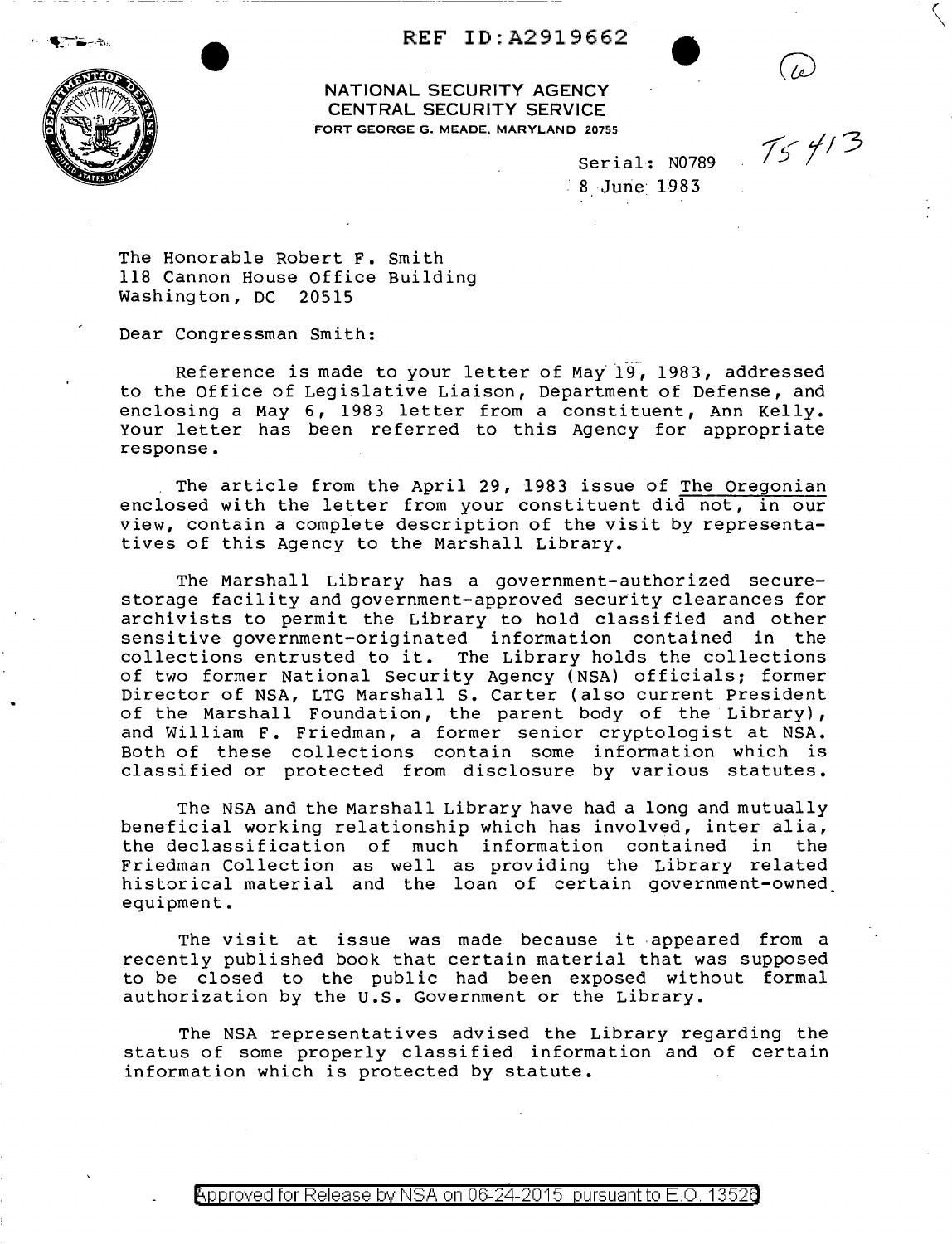## Serial: N0789

The goal of the Agency and of the Library is to make the maximum amount of historical material available to the public for historical research while at the same time protecting valid national security-related information as required by law.

Sincerely,

LINCOLN D. FAURER Lieutenant General, USAF Director, NSA/Chief, CSS